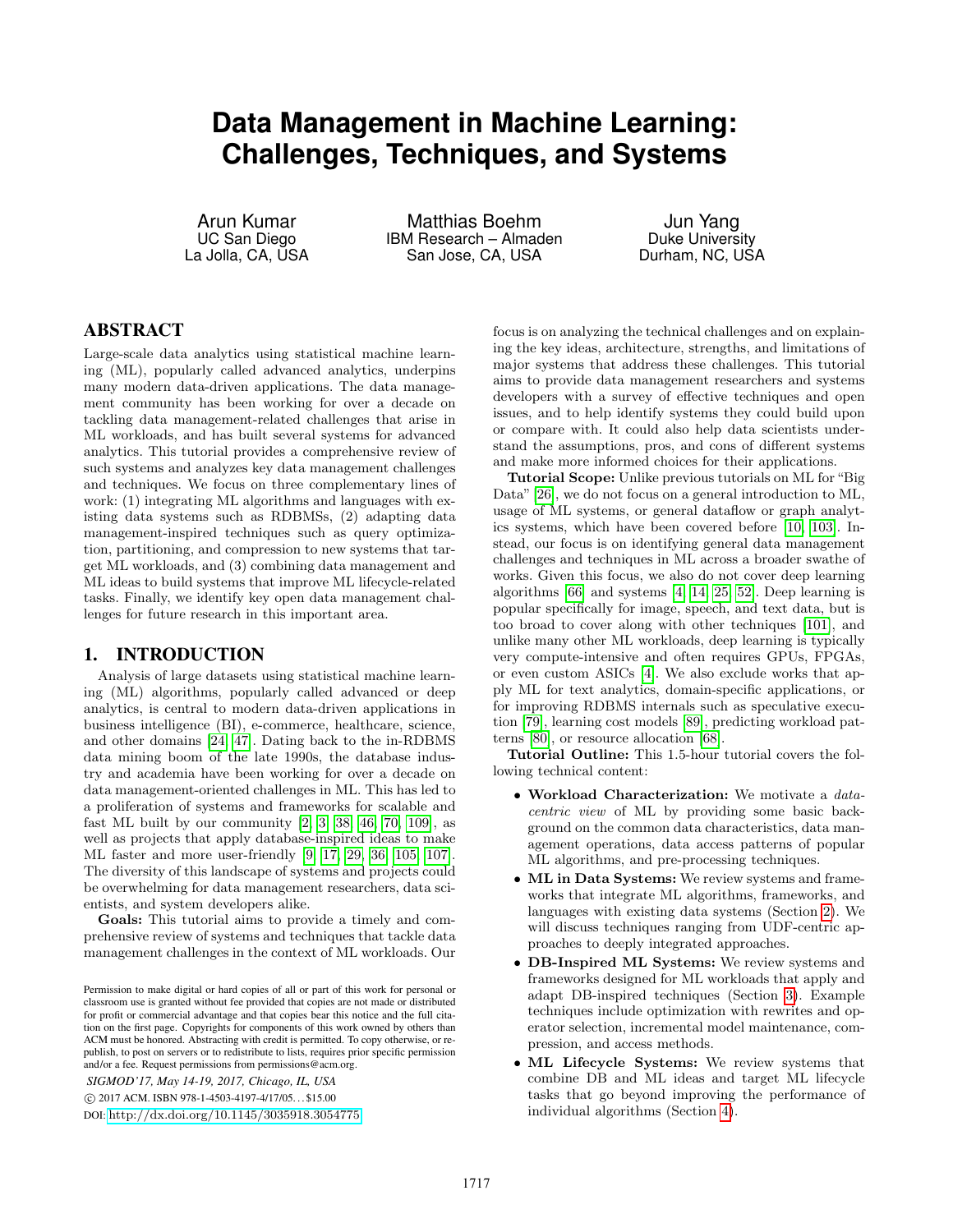• Open Problems: Finally, we identify and discuss several open research problems as potential directions for new research in this emerging area (Section [5\)](#page-3-0).

Target Audience: This tutorial targets all researchers and practitioners interested in data management challenges and techniques in the context of building scalable and userfriendly systems for ML. We assume that the audience is generally familiar with ML applications and common technical terms. We do not require prior knowledge of specific ML algorithms, workload characteristics, or system internals.

## <span id="page-1-0"></span>2. ML IN DATA SYSTEMS

We cover systems that integrate ML algorithms with an RDBMS or more recent dataflow systems to bring ML computations closer to where the data resides (e.g., in an RDBMS, or on HDFS). Thus, they avoid or reduce the cost of moving data to specialized ML toolkits. In the tutorial, we will introduce these systems, explain the architecture of representative examples, and highlight the data management challenges that arise, along with how they are tackled.

## 2.1 UDF-Oriented ML

An early approach to scalable ML exploited the userdefined function (UDF) and user-defined aggregate (UDA) abstractions in data systems. Examples include ATLAS [\[100\]](#page-5-14), in-RDBMS ML libraries such as Oracle Data Mining, GLADE, which introduced generalized linear aggregates using UDAs [\[22\]](#page-4-13), one-pass algorithms computing sufficient statistics using UDFs [\[76\]](#page-5-15), as well as Mahout on Hadoop [\[1\]](#page-4-14) and MLlib on Spark [\[70\]](#page-5-2). Some systems offer more templated approaches to reduce software development effort. Examples include Bismarck [\[38\]](#page-4-3), which offers a unified architecture based on stochastic gradient descent, and MADlib [\[24,](#page-4-0) [46\]](#page-5-1), which provides abstractions for in-RDBMS ML with type bridging from database types such as the SQL:99 array type. Similarly, UDFs are also commonly used for parallel prediction [\[81\]](#page-5-16). Overall, such systems make it easier to use ML in conjunction with regular SQL for data processing.

# 2.2 Learning over Joins

Some recent efforts integrate ML with data systems more deeply by optimizing ML over datasets that are logically the output relational queries, especially, joins. This includes Orion [\[63\]](#page-5-17), which introduced the "factorized learning" technique to push generalized linear models through joins to avoid redundancy in ML computations, Santoku [\[62\]](#page-5-18), a library of factorized learning and scoring algorithms in R, F [\[87\]](#page-5-19), a new algorithm and tool for linear regression over "factorized joins," and Morpheus, which generalizes this idea to any ML computations expressible in the formal language of linear algebra [\[21\]](#page-4-15). Closely related are LibFM [\[84\]](#page-5-20), which lets users specify repeating patterns in the data (possibly caused by joins), and TensorDB [\[58\]](#page-5-21), which pushes tensor decompositions through joins and unions.

## 2.3 SRL Systems

Some systems exploit RDBMSs to support complex multirelational ML models known as statistical relational learning (SRL) models [\[42\]](#page-4-16). The primary example is DeepDive [\[31\]](#page-4-17), which supports Markov Logic Networks (MLN) and derived SRL models on top of an RDBMS. DeepDive exploits the advanced join processing capabilities of RDBMSs to scale MLN inference, making it possible to apply such models to large-scale datasets [\[75\]](#page-5-22). Another example, ERACER [\[69\]](#page-5-23), implemented relational dependency network models on top of an RDBMS for data cleaning tasks.

## 2.4 Query Generators

A further class of systems provide higher level abstractions on top of a data system to simplify the development and customization of new and existing ML algorithms. Under the covers, these systems generate either SQL queries (potentially augmented with procedural extensions and UDFs) on top of an RDBMS, or jobs for data-parallel frameworks such as Hadoop or Spark. The primary examples in this class are the R-based analytics systems such as RIOT-DB [\[109\]](#page-5-3), Oracle R Enterprise [\[3\]](#page-4-2), IBM BigR [\[104\]](#page-5-24), and SparkR [\[99\]](#page-5-25), which provide R as a front-end, store matrices or data frames in the underlying system, and convert operations over these matrices into queries. Further examples include ScalOps [\[18\]](#page-4-18), which generates Datalog programs and finally data-parallel jobs, as well as SimSQL [\[19,](#page-4-19) [40\]](#page-4-20), which targets Bayesian ML model specifications that generate SQL queries.

# 2.5 Deep RDBMS Integration

A few projects extend core RDBMS technology to better support ML workloads, in contrast to the previously described classes of systems that leave the data system unaltered. There are two main categories. First, there are DBMS extensions with built-in support for specific model classes. For example, the Fa  $[34]$  and  $F^2DB$   $[39]$  systems allow declarative forecasting queries by automating model creation, maintenance, and usage. Second, systems like SAP HANA aim to integrate linear algebra for a wide range of ML algorithms. Existing prototypes integrate sparse matrices into SAP HANA's delta architecture [\[54\]](#page-5-26) and extend the database task scheduler to support multi-threaded OpenMP applications such as linear algebra kernels [\[102\]](#page-5-27).

# <span id="page-1-1"></span>3. DB-INSPIRED ML SYSTEMS

We cover a variety of systems and domain-specific languages (DSLs) that go beyond just reusing existing data systems for ML workloads. Many techniques used here are inspired by databases, programming languages, and high performance computing. We will cover a variety of techniques, ranging from optimization and processing, over storage and access methods, to deployment in the cloud. The major differences with traditional RDBMSs are the focus on linear algebra and other ML operations, general DAG structures, and specific sparse and dense data representations.

# 3.1 Rewrites and Operator Selection

Similar to traditional query optimization, many state-ofthe-art optimizing compilers for ML algorithms like RIOT [\[109\]](#page-5-3), OptiML [\[94\]](#page-5-28), SystemML [\[16,](#page-4-23) [17\]](#page-4-5), Cumulon [\[48\]](#page-5-29), and Mahout Samsara [\[86\]](#page-5-30) rely on simplification rewrites [\[16,](#page-4-23) [94,](#page-5-28) [109\]](#page-5-3) and operator selection [\[17,](#page-4-5) [48,](#page-5-29) [86\]](#page-5-30). Most of these systems use pattern-matching rewrites and a variety of physical operators, chosen with a cost model that incorporates data and cluster characteristics. One important technique similar to join ordering—is matrix multiplication chain optimization, for which SpMacho incorporated sparsity estimates into a common dynamic programming algorithm [\[55\]](#page-5-31) and FAQ described a generalization to so-called functional aggregate queries [\[57\]](#page-5-32). Furthermore, SystemML SPOOF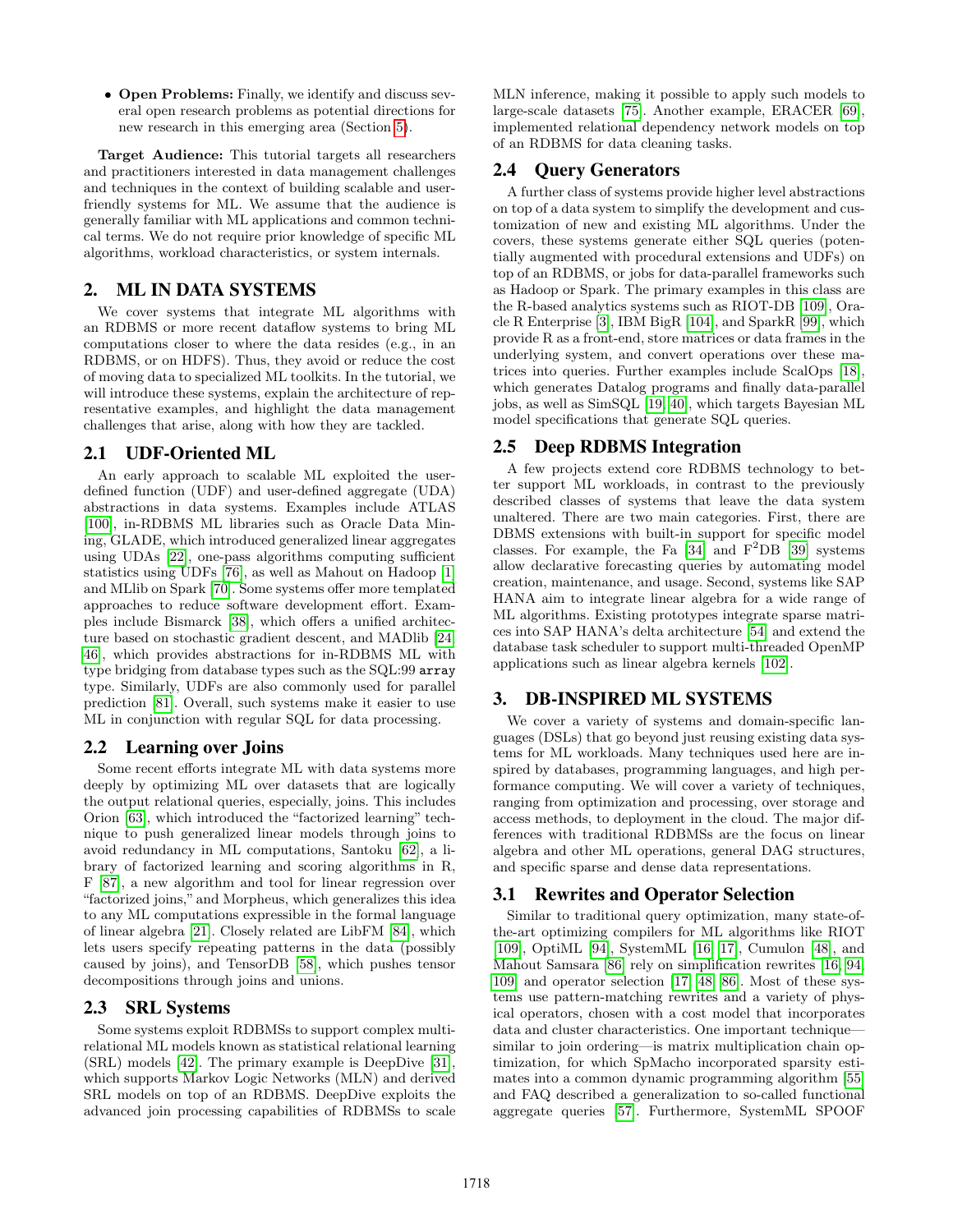made a case for automatic rewrite identification via sumproduct optimization on restricted relational algebra plans [\[35\]](#page-4-24). Finally, note that initially unknown or changing characteristics require runtime plan adaptation similar to adaptive query processing. SystemML, for instance, adapts plans during runtime via dynamic recompilation [\[16\]](#page-4-23).

## 3.2 Incremental Model Maintenance

Incremental maintenance of materialized views is a well studied topic in the database literature. In the spirit of MauveDB's model-based views [\[32\]](#page-4-25), we can regard an ML model and its predictions as a materialized view of the input data. Several learning tasks then allow efficient incremental maintenance. For example, LINVIEW derives delta update rules from linear algebra programs [\[73\]](#page-5-33), and incremental iterations aim to reduce the working set across iterations of fixpoint computations [\[37\]](#page-4-26). Similarly, DeepDive performs incremental grounding and inference for SRL models [\[88\]](#page-5-34), Hazy incrementally maintains classification views [\[59\]](#page-5-35), and Velox applies offline and online learning [\[27\]](#page-4-27).

### 3.3 Operator Fusion and Code Generation

Modern in-memory database systems often apply query compilation. Several ML systems also use fused operators or automatic code generation to reduce the number of intermediates and input scans, or to exploit sparsity across operations. SystemML [\[11,](#page-4-28) [17\]](#page-4-5) and Cumulon [\[48\]](#page-5-29) use handcoded fused operators, whereas [\[111\]](#page-5-36) applies static analysis and code generation techniques to optimize I/O for matrix computation. OptiML [\[94\]](#page-5-28) and Emma [\[7\]](#page-4-29) apply automatic fusion in the context of DSLs embedded in functional programming languages. Tupleware [\[29\]](#page-4-6) and Kasen [\[108\]](#page-5-37) generate distributed programs for UDF-centric programs but without exploiting sparsity across operations. SystemML SPOOF [\[35\]](#page-4-24) recently introduced a holistic framework for automatic rewrite identification and operator fusion, including the generation of sparsity-exploiting operators.

#### 3.4 Asynchronous Execution

A few recent systems go beyond the bulk synchronous processing model to enable asynchronous execution of iterative ML algorithms, especially those that use stochastic gradient descent (SGD). Since SGD is often robust to the order of updates, we can use asynchronous execution to avoid global barriers. Example systems are GraphLab [\[67\]](#page-5-38) and Tensor-Flow [\[4\]](#page-4-10). In contrast, Hogwild! [\[74\]](#page-5-39) uses lock-free updates of a shared model for multi-threaded, single-node SGD. They showed, for sparse model updates, that SGD still achieves near-optimal convergence rates. Finally, Gonzalez et al. also extended the Hogwild! idea to dataflow systems [\[43\]](#page-4-30).

#### 3.5 Compression and Scan Sharing

Many ML algorithms are iterative and perform repeated matrix-vector multiplications. Since matrix-vector multiplications are—similar to traditional table scans—even inmemory I/O-bound, existing work tries to reduce the data size via compression or reduce the number of scans. First, SciDB uses general-purpose compression techniques in the storage manager and decompresses arrays block-wise for each operation [\[93\]](#page-5-40). In contrast, SystemML employs lightweight database compression techniques and executes linear algebra operations directly on the compressed matrix representation [\[36\]](#page-4-7). Second, once again due to the prominence of I/O-bound operations, other scenarios such as cross validation, ensemble learning, feature selection, and hyperparameter tuning also typically benefit from scan sharing. For example, MLbase's TUPAQ [\[91\]](#page-5-41) and Columbus [\[105\]](#page-5-4) use batching to evaluate multiple model configurations in one pass. Similarly, SystemML uses a technique called runtime piggybacking to batch MR jobs submitted from concurrent threads of a task-parallel parfor loop [\[15\]](#page-4-31) for scan sharing.

#### 3.6 Index Structures and Partitioning

Inspired by traditional access methods in database systems, some ML systems employ dedicated index structures, operation- and topology-aware partitioning and replication, as well as buffer management. First, the LAB-tree (Linearized Array B-tree) [\[110\]](#page-5-42) indexes out-of-core matrices in a sparsity-aware manner. Similarly, the AT MATRIX (Adaptive Tile Matrix) [\[56\]](#page-5-43) also uses sparse and dense leaf blocks but is designed for in-memory, NUMA-aware parallelization. The TileDB storage manager uses fragments to handle dense and sparse arrays with random writes [\[78\]](#page-5-44). Furthermore, there are domain-specific data structures such as a skip list for I/O-efficient processing of forecasting queries [\[41\]](#page-4-32). Second, various systems apply partitioning and replication in an operation- or topology-aware manner. For example, the AT MATRIX [\[56\]](#page-5-43) uses horizontal range partitioning and socket-local task queues with task-stealing across queues. DimmWitted [\[107\]](#page-5-5) explores the tradeoff of statistical and hardware efficiency in NUMA architectures via different access methods and replication strategies. ArrayStore [\[90\]](#page-5-45) investigates effective partitioning schemes for typical array operations and accessing adjacent tiles. Complementary to these strategies, SystemML injects hash partitioning directives for out-of-core matrices that are used read-only in loops to avoid shuffling per iteration [\[17\]](#page-4-5). Third, there is also work on buffer management. Elementary [\[106\]](#page-5-46) explores materialization and buffer management for out-of-core factor graphs, whereas SystemML employs a buffer pool [\[17\]](#page-4-5) to evict intermediate results of linear algebra programs, if required.

## 3.7 Cloud ML Resource Elasticity

In public or private clouds, BI and ML workloads share similar challenges of cost-effective resource allocation and robustness against preemption. Cumulon [\[48\]](#page-5-29) simplifies the deployment in cloud environments by optimizing physical plans for monetary costs under time constraints. This includes allocation decisions such as the cluster size, node types, and configurations. In contrast, SystemML's resource optimizer [\[50\]](#page-5-47) optimizes for performance without unnecessary over-provisioning via an online what-if analysis, in a plan-aware manner. Similar to SystemML's resource adaptation, Dolphin [\[23\]](#page-4-33) performs runtime configuration optimiza-tion but for parameter servers. Cümülön [\[49\]](#page-5-48)—an extension of Cumulon that makes use of cheap, but unreliable "spot instances"—considers the risk of preemption to optimize bidding strategies. Narayanamurthy et al. handle preemption in an algorithm-specific manner by approximating the loss function for missing partitions [\[72\]](#page-5-49). Similarly, Schelter et al. introduced an optimistic recovery mechanism for fixpoint computations based on compensation functions [\[85\]](#page-5-50).

#### <span id="page-2-0"></span>4. ML LIFECYCLE SYSTEMS

We cover systems that target—beyond training individual models—other important tasks in the ML lifecycle, in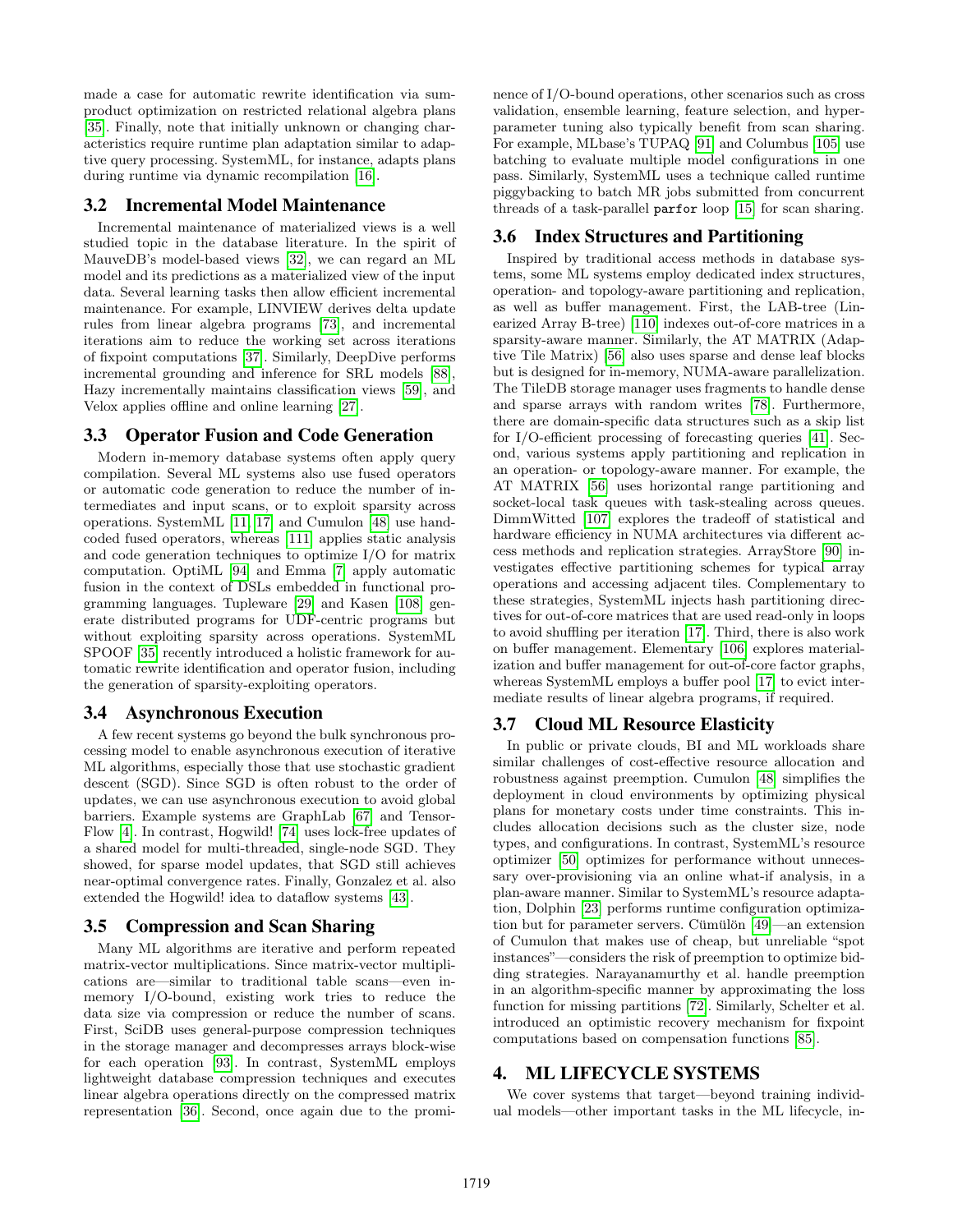cluding tasks that occur before training or as "outer loops" surrounding training and prediction. We discuss tasks such as feature engineering, model selection, and model management. Many of these systems apply DB-centric ideas such as declarativity, interactivity, and optimization, often combining such ideas with techniques from the ML literature.

#### 4.1 Feature Engineering

Feature engineering is the process of constructing features, which includes tasks such as feature extraction from raw data and feature selection [\[44\]](#page-4-34). It is often considered to be the most time-consuming part of an applied ML project [\[33\]](#page-4-35). While the ML community has studied algorithmic feature selection, auxiliary pains in feature engineering have largely been ignored. Our community is building systems to support such tasks by taking a dataflow-oriented view. Brainwash [\[9\]](#page-4-4) and DeepDive [\[83\]](#page-5-51) abstracted such tasks using workflows of UDFs and proposed DB-style ideas to optimize them. Columbus proposed a DSL for exploratory feature selection and applied both DB-style and ML-style optimizations such as batching, QR decomposition, and warm starting to reduce runtimes under accuracy constraints. Zombie [\[8\]](#page-4-36) optimized feature extraction and refinement tasks by combining indexing and partitioning ideas with a multi-armed bandit technique to read only parts of the data. KeystoneML [\[92\]](#page-5-52) provides libraries for certain forms of featurization and optimizes pipelines of such ML operators over Spark. Complementary to these ideas, Hamlet [\[65\]](#page-5-53) applied statistical learning theory to exploit certain database dependencies to drop features before ML without affecting accuracy significantly.

#### 4.2 Model Selection and Management

Model selection is the overarching process of obtaining satisfactory ML models; it subsumes feature engineering and includes algorithm selection (AS) and hyper-parameter tuning (HT) [\[45\]](#page-4-37). It is typically an iterative human-in-the-loop process but most existing ML systems provide little support for optimizing this process end-to-end. Longview [\[6\]](#page-4-38) proposed integrating "model management" functionality into a DBMS to automate certain aspects of model selection, along with managing learned ML models. AutoWeka [\[96\]](#page-5-54) and MLbase [\[60\]](#page-5-55) automate AS and HT, with MLbase's TUPAQ applying multi-armed bandit-style techniques [\[91\]](#page-5-41). Hemingway [\[77\]](#page-5-56) automates AS and cluster size tuning jointly for distributed optimization algorithms, while [\[82\]](#page-5-57) applied online aggregation-style techniques for HT in optimization algorithms. More generally, [\[64\]](#page-5-58) outlined a vision of "model selection management systems" that build upon existing systems and combine ideas from the DB and ML to enable a wider spectrum of automation. Example systems include Sherlock [\[97\]](#page-5-59), which proposed abstractions for iterative model building, ModelHub [\[71\]](#page-5-60), which proposed a language and storage manager for managing deep neural networks that arise in computer vision, and ModelDB [\[98\]](#page-5-61), which instruments ML libraries to capture and manage models.

Complementary to the above systems, cloud ML services, such as AzureML [\[2\]](#page-4-1), aim at simple construction, scaling, and management of end-to-end ML workflows. A few recent systems target data cleaning and interactive specification as well. ActiveClean [\[61\]](#page-5-62) integrates iterative data cleaning with SGD-based learning of convex ML models and proposes new sampling mechanisms to preserve convergence guarantees. Ava [\[53\]](#page-5-63) provides a chat-bot front-end to make it easier to build models by maintaining a repository of "storyboards" for typical templates, while Vizdom [\[30\]](#page-4-39) enables users to visually specify ML tasks on a touchscreen with incremental refinement of partial results. Finally, some systems aim to improve the usability and performance of serving trained ML models and predictions. Examples include Velox [\[27\]](#page-4-27) and its successor Clipper [\[28\]](#page-4-40), which enables model deployment across multiple frameworks, as well as MacroBase [\[12\]](#page-4-41), which combines stream mining with streaming data explanation.

### <span id="page-3-0"></span>5. OPEN PROBLEMS

There are still various open research problems that need the attention of our community. We outline several problems although by no means is this an exhaustive list.

Size and Sparsity Estimation: Many optimization techniques require prior knowledge of the size and sparsity of matrices for cost comparisons and valid plan generation. But it is often non-trivial to infer such information for intermediates in complex linear algebra programs with conditional control flow, complex function call patterns, UDFs, and data-dependent operations. Hence, principled techniques for estimating the size and sparsity would be beneficial.

Convergence Estimation: Iterative ML algorithms often use convergence-based termination conditions. This leads to an unpredictable number of iterations, which makes it challenging to estimate the runtime, say, for resource allocation, or for decisions on expensive data re-organizations. Techniques to predict the number of iterations for convergence of ML algorithms would not only enable such optimizations but also enable progress estimators.

Adaptive Query Processing and Storage: Unknown or changing workloads are typically handled with adaptive query processing and storage techniques. But such concerns have received little attention in the context of large-scale ML. The state of the art is limited to inter-DAG dynamic recompilation [\[16\]](#page-4-23) and lazy expression optimization [\[86\]](#page-5-30).

Automatic Rewrites and Operator Fusion: Existing systems mostly apply coarse-grained pattern transformations, which limits rewrite and fusion potential. Rewrite frameworks would further benefit from a better exploitation of data flow (e.g., partitioning) and structural properties (e.g., diagonal matrices). Also, the increasing use of compression and new access methods make operator fusion far more challenging than on regular dense matrices.

Special Value Handling: Most systems ignore the effects of special values such as NaN or INF, which render, for example, sparse linear algebra invalid because  $0 \cdot \text{NaN} =$ NaN. The challenge is to support these special values during optimization and runtime without sacrificing performance.

Integrating Relational and Linear Algebra: A grand challenge is a seamless integration of relational and linear algebra so that users can specify, optimize, and execute ML tasks in a holistic framework, including data transformations for feature engineering such as joins and aggregates, and training and prediction of different ML models, including tasks such as cross-validation and feature selection.

Seamless Feature Engineering and Model Selection: To simplify end-to-end ML applications, there is a push towards (semi-)automating feature engineering and model selection [\[64\]](#page-5-58). Open questions include abstractions, meta-algorithms, and system architectures for different classes of ML models, including deep learning, which combines feature engineering and learning. An architecture that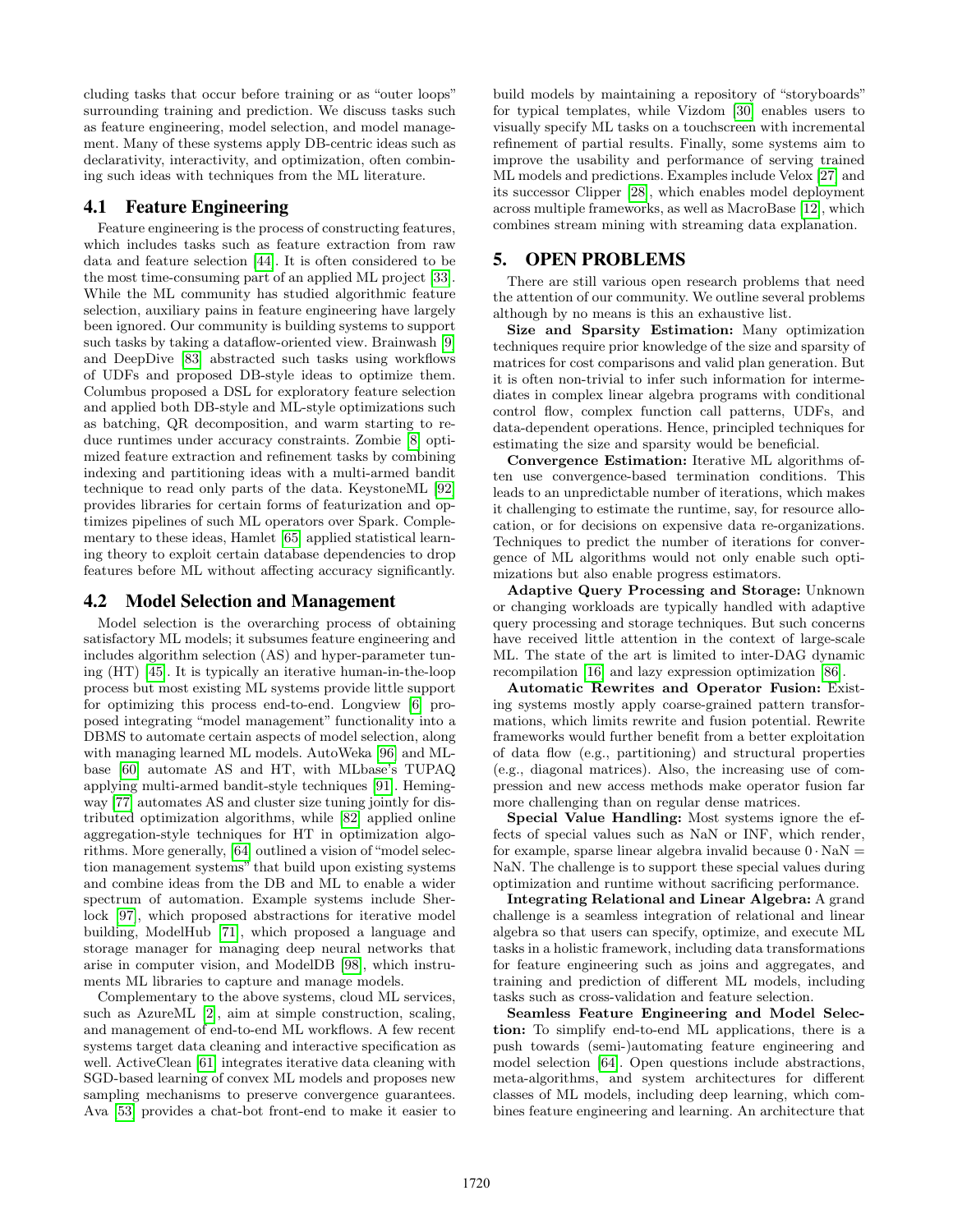leverages the progress on individual ML systems could be a feasible and impactful option. Other open questions involve applying and adapting theoretical results from learning theory, optimization, and human-computer interaction.

ML System Benchmarks: Existing benchmarks for large-scale analytics such as HiBench [\[51\]](#page-5-64), BigBench [\[13\]](#page-4-42), and SparkBench [\[5\]](#page-4-43) contain a few ML tasks but only refer to reference implementations of large-scale ML libraries, which makes it hard to compare existing ML systems. There are also existing SQL-centric benchmarks for array databases [\[95\]](#page-5-65) and Bayesian ML [\[20\]](#page-4-44), but a broader range of benchmarks would be invaluable for the community at large.

### 6. BIOGRAPHIES

Arun Kumar is an Assistant Professor at the University of California, San Diego. He received his Ph.D. from the University of Wisconsin-Madison in 2016. His research interests are in the intersection of data management and ML, with a focus on making ML-based data analytics easier, faster, and more scalable. Ideas from his work have been adopted by many companies, including EMC, Oracle, Cloudera, and Facebook. He is a recipient of the Best Paper Award at SIG-MOD 2014, the 2016 CS dissertation research award from UW-Madison, and a 2016 Google Faculty Research Award.

Matthias Boehm is a Research Staff Member at IBM Research – Almaden, where he is working since 2012 on optimization and runtime techniques for declarative, large-scale machine learning in SystemML. He received his Ph.D. from Technische Universitaet Dresden in 2011 with a dissertation on cost-based optimization of integration flows under the supervision of Prof. Wolfgang Lehner. His previous research also includes systems support for time series forecasting as well as in-memory indexing and query processing. In 2016, he received the VLDB Best Paper Award.

Jun Yang is a Professor of Computer Science at Duke University, where he has been teaching since receiving his Ph.D. from Stanford University in 2001. He is broadly interested in databases and data-intensive systems. He has been a recipient of the NSF CAREER Award, IBM Faculty Award, HP Labs Innovation Research Award, and Google Faculty Research Award. He also received the David and Janet Vaughan Brooks Teaching Award at Duke. His current research interests lie in making data analysis easier and more scalable for scientists, statisticians, and journalists.

#### <span id="page-4-14"></span>7. REFERENCES

- [1] Apache Mahout. [mahout.apache.org.](mahout.apache.org)
- <span id="page-4-1"></span>[2] Microsoft AzureML Studio. [studio.azureml.net.](studio.azureml.net)
- <span id="page-4-2"></span>[3] Oracle R Enterprise. [www.oracle.com/technetwork/](www.oracle.com/technetwork/database/database-technologies/r/r-enterprise) [database/database-technologies/r/r-enterprise.](www.oracle.com/technetwork/database/database-technologies/r/r-enterprise)
- <span id="page-4-10"></span>[4] M. Abadi et al. TensorFlow: A System for Large-Scale Machine Learning. OSDI, 2016.
- <span id="page-4-43"></span>[5] D. Agrawal et al. SparkBench - A Spark Performance Testing Suite. In TPCTC, 2015.
- <span id="page-4-38"></span>[6] M. Akdere et al. The Case for Predictive Database
- Systems: Opportunities and Challenges. In CIDR, 2011. [7] A. Alexandrov et al. Implicit Parallelism through Deep
- <span id="page-4-36"></span><span id="page-4-29"></span>Language Embedding. In SIGMOD, 2015. [8] M. Anderson and M. Cafarella. Input Selection for Fast Feature Engineering. In ICDE, 2016.
- <span id="page-4-4"></span>[9] M. Anderson et al. Brainwash: A Data System for Feature Engineering. In CIDR, 2013.
- <span id="page-4-9"></span>[10] M. Armbrust et al. Introduction to spark 2.0 for database researchers. In SIGMOD, 2016.
- <span id="page-4-28"></span>[11] A. Ashari et al. On Optimizing Machine Learning Workloads via Kernel Fusion. In PPoPP, 2015.
- <span id="page-4-41"></span>[12] P. Bailis et al. MacroBase: Prioritizing Attention in Fast Data. In SIGMOD, 2017.
- <span id="page-4-42"></span>[13] C. K. Baru et al. Discussion of BigBench: A Proposed Industry Standard Performance Benchmark for Big Data. In TPCTC, 2014.
- <span id="page-4-11"></span>[14] J. Bergstra et al. Theano: a CPU and GPU Math Expression Compiler. In SciPy, 2010.
- <span id="page-4-31"></span>[15] M. Boehm et al. Hybrid Parallelization Strategies for Large-Scale Machine Learning in SystemML. PVLDB, 7(7), 2014.
- <span id="page-4-23"></span>[16] M. Boehm et al. SystemML's Optimizer: Plan Generation for Large-Scale Machine Learning Programs. IEEE Data Eng. Bull., 37(3), 2014.
- <span id="page-4-5"></span>[17] M. Boehm et al. SystemML: Declarative Machine Learning on Spark. PVLDB, 9(13), 2016.
- <span id="page-4-18"></span>[18] V. R. Borkar et al. Declarative Systems for Large-Scale Machine Learning. IEEE Data Eng. Bull.,  $35(2)$ ,  $2012$ .
- <span id="page-4-19"></span>[19] Z. Cai et al. Simulation of Database-valued Markov Chains Using SimSQL. In SIGMOD, 2013.
- <span id="page-4-44"></span>[20] Z. Cai et al. A Comparison of Platforms for Implementing and Running Very Large Scale Machine Learning Algorithms. In SIGMOD, 2014.
- <span id="page-4-15"></span>[21] L. Chen et al. Towards Linear Algebra over Normalized Data. CoRR, abs/1612.07448, 2016.
- <span id="page-4-13"></span>[22] Y. Cheng et al. GLADE: Big Data Analytics Made Easy. In *SIGMOD*, 2012.
- <span id="page-4-33"></span>[23] B.-G. Chun et al. Dolphin: Runtime Optimization for Distributed Machine Learning. In ICML Workshop MLSystems, 2016.
- <span id="page-4-0"></span>[24] J. Cohen et al. MAD Skills: New Analysis Practices for Big Data. PVLDB, 2(2), 2009.
- <span id="page-4-12"></span>[25] R. Collobert et al. Torch7: A Matlab-like Environment for Machine Learning. In NIPS Workshop BigLearn, 2011.
- <span id="page-4-8"></span>[26] T. Condie et al. Machine Learning for Big Data. In SIGMOD, 2013.
- <span id="page-4-27"></span>[27] D. Crankshaw et al. The Missing Piece in Complex Analytics: Low Latency, Scalable Model Management and Serving with Velox. In CIDR, 2015.
- <span id="page-4-40"></span>[28] D. Crankshaw et al. Clipper: A Low-Latency Online Prediction Serving System. In NSDI, 2017.
- <span id="page-4-6"></span>[29] A. Crotty et al. An Architecture for Compiling UDF-centric Workflows. PVLDB, 8(12), 2015.
- <span id="page-4-39"></span>[30] A. Crotty et al. Vizdom: Interactive Analytics through Pen and Touch. PVLDB, 8(12), 2015.
- <span id="page-4-17"></span>[31] C. De Sa et al. DeepDive: Declarative Knowledge Base Construction. SIGMOD Record, 45(1), 2016.
- <span id="page-4-25"></span>[32] A. Deshpande and S. Madden. MauveDB: Supporting Model-based User Views in Database Systems. In SIGMOD, 2006.
- <span id="page-4-35"></span>[33] P. Domingos. A Few Useful Things to Know About Machine Learning. ACM CACM, 55(10), 2012.
- <span id="page-4-21"></span>[34] S. Duan and S. Babu. Processing Forecasting Queries. In VLDB, 2007.
- <span id="page-4-24"></span>[35] T. Elgamal et al. SPOOF: Sum-Product Optimization and Operator Fusion for Large-Scale Machine Learning. CIDR, 2017.
- <span id="page-4-7"></span>[36] A. Elgohary et al. Compressed Linear Algebra for Large-Scale Machine Learning. PVLDB, 9(12), 2016.
- <span id="page-4-26"></span>[37] S. Ewen et al. Spinning Fast Iterative Data Flows. PVLDB, 5(11), 2012.
- <span id="page-4-3"></span>[38] X. Feng et al. Towards a Unified Architecture for in-RDBMS Analytics. In SIGMOD, 2012.
- <span id="page-4-22"></span>[39] U. Fischer. Forecasting in Database Systems. PhD thesis, Technische Universitaet Dresden, 2014.
- <span id="page-4-20"></span>[40] Z. J. Gao et al. The BUDS Language for Distributed Bayesian Machine Learning. In SIGMOD, 2017.
- <span id="page-4-32"></span>[41] T. Ge and S. B. Zdonik. A Skip-list Approach for Efficiently Processing Forecasting Queries. PVLDB, 1(1), 2008.
- <span id="page-4-16"></span>[42] L. Getoor and B. Taskar. Introduction to Statistical Relational Learning. The MIT Press, 2007.
- <span id="page-4-30"></span>[43] J. E. Gonzalez et al. Asynchronous Complex Analytics in a Distributed Dataflow Architecture. CoRR, 2015.
- <span id="page-4-34"></span>[44] I. Guyon et al. Feature Extraction: Foundations and Applications. New York: Springer-Verlag, 2001.
- <span id="page-4-37"></span>[45] T. Hastie et al. The Elements of Statistical Learning: Data mining, Inference, and Prediction. Springer-Verlag, 2001.